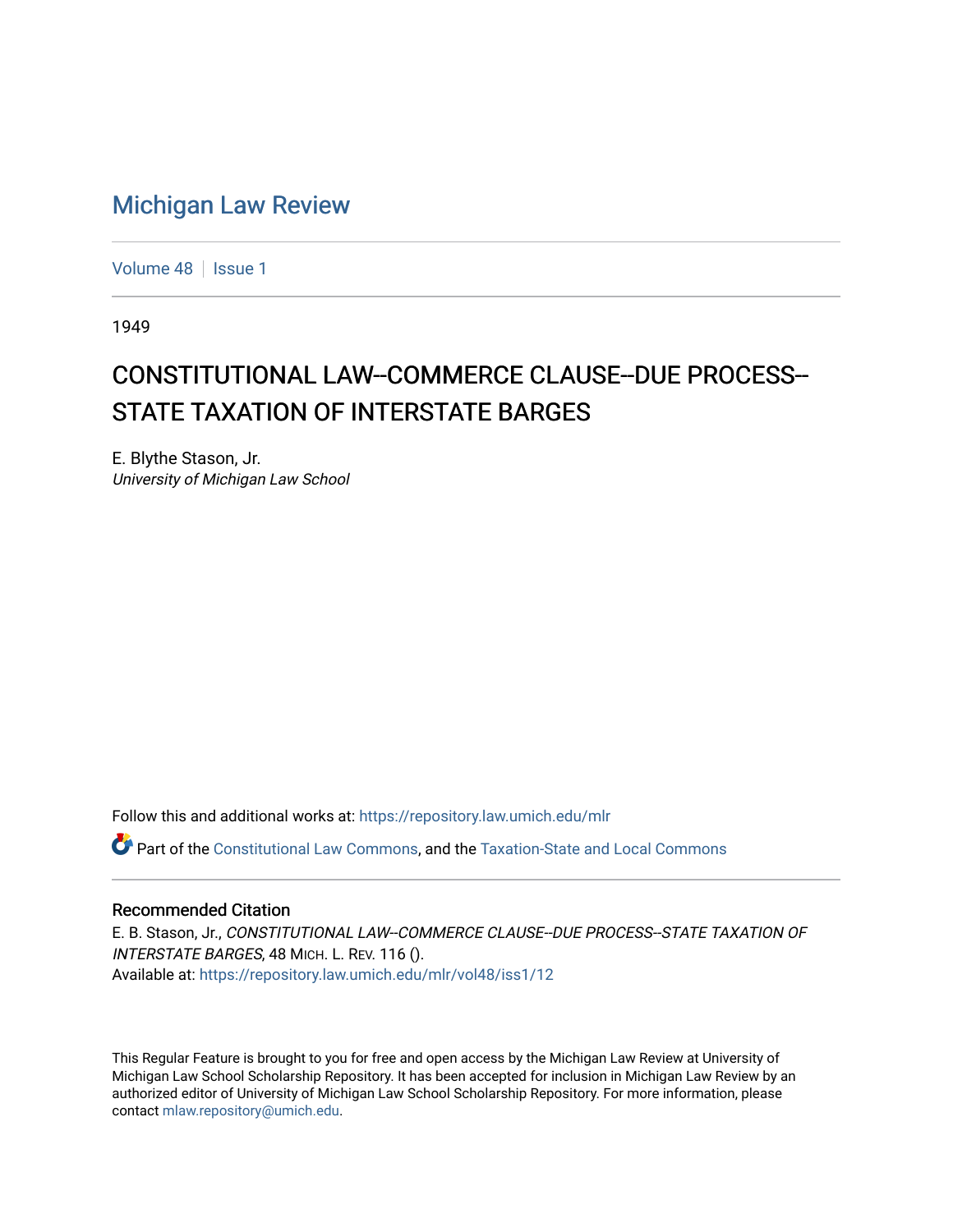CONSTITUTIONAL LAW-COMMERCE CLAUSE-DUE- PROCESS-STATE TAXA-TION OF INTERSTATE BARGES-Action was brought to recover ad valorem taxes assessed and collected by the City of New Orleans and the State of Louisiana on plaintiff's freight ba1ges used in interstate commerce. Plaintiff was a foreign corporation, and its barges were enrolled at ports outside Louisiana but were not taxed by the state of incorporation. They moved, without a fixed schedule, on the Mississippi River. The tax was apportioned on the basis of miles travelled in Louisiana to miles travelled everywhere. Plaintiff argued that the tax violated the due process and commerce clauses of the Constitution because the vessels acquired no tax situs in Louisiana, and obtained a finding to' this effect in the federal district court which was affirmed in the circuit court of appeals. *Held,* reversed. The tax is fairly apportioned and does not permit cumulative burdens on interstate commerce. It is therefore valid as applied to vessels engaged in inland travel, even though levied by a non-domiciliary state. *Ott v. Mississippi Valley Barge Line Co.,* 336 U.S. 169, 69 S.Ct. 432.

The instrumentalities of interstate commerce may be made to pay their way by bearing a nondiscriminatory share of the tax which each state is entitled to impose on the property within its borders.<sup>1</sup> The plaintiff's contention that its barges were not to be found for tax purposes within the borders of the non-